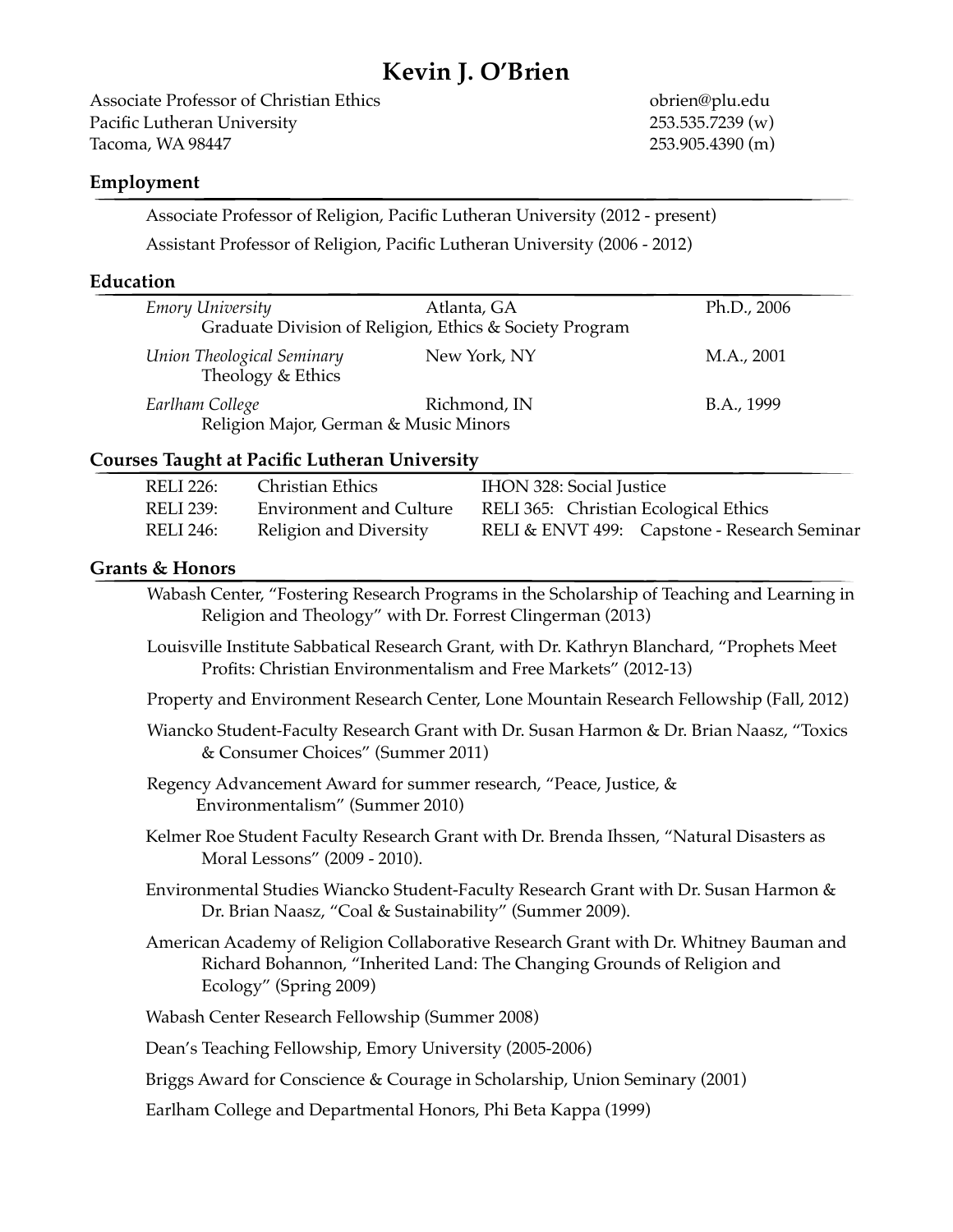# **Publications**

#### Monographs

- *An Ethics of Biodiversity: Christianity, Ecology, and the Variety of Life* (Georgetown University Press, 2010)
- *An Introduction to Christian Environmentalism: Ecology, Virtue, and Ethics* Co-Authored with Kathryn D. Blanchard (Baylor University Press, 2014)

#### Edited Volumes

- *Inherited Land: The Changing Grounds of Religion and Ecology*, with co-editors Whitney Bauman & Richard Bohannon, Jr. (Pickwick, 2011)
- *Grounding Religion: A Field Guide to Religion and Ecology*, with co-editors Whitney Bauman & Richard Bohannon, Jr. (Routledge, 2010)

#### Articles in Peer Reviewed Journals

- "Balancing Critique and Commitment: A Synthetic Approach to Teaching Religion and the Environment," *Teaching Theology and Religion*, 17.3 (2014)
- "Prophets Meet Profits: The Virtues of Christian Ecological Ethics and Free Market Environmentalism." (With Kathryn D. Blanchard) *The Journal of the Society of Christian Ethics*, 34.1 (2014)
- "The 'War' Against Climate Change and Christian Eco-Justice: Ethical Implications of Martial Rhetoric." *Worldviews: Global Religions, Culture, and Ecology,* 16 (2012)
- "*La Causa* and Environmental Justice: César Chávez as a Resource for 21st Century Christian Ecological Ethics." *The Journal of the Society of Christian Ethics*, 32.1 (2012)
- "Natural Disasters as Moral Lessons: Nazianzus and New Orleans" (co-written with Anna Duke and Brenda Ihssen). *Journal for the Study of Religion, Nature, and Culture.* 6:1 (2012)
- "Using Environmental Studies Capstone to Solidify and Assess the Integration of Interdisciplinary Learning at Pacific Lutheran University" (co-written with Rose McKenney [first author], Brian Naasz, and William Teska). *Journal of Environmental Studies and Sciences*, 1:3 (2011)
- "Thinking Globally and Thinking Locally: Ecology, Subsidiarity, and a Multiscalar Environmentalism." In *The Journal for the Study of Religion, Nature, and Culture* 2.2 (2008). (Anthologized in *Religion and the Environment,* vol. IV, edited by Roger S. Gottlieb, Routledge, 2010)
- "An Ethics of Natureculture and Creation: Donna Haraway's Cyborg Ethics as a Resource for Ecotheology," in *Ecotheology* 9:3 (2004)

# Selected Other Publications

- "Playing God: Religion in the Geoengineering Debate" with Forrest Clingerman. *Bulletin of Atomic Scientists* (Scheduled for publication in February, 2014).
- "Communicative Ethics" and "Ecology" in *The Spirit of Sustainability* volume of the Berkshire Encyclopedia of Sustainability, 2009
- "Toward an Ethics of Biodiversity: Science and Theology in Environmentalist Dialogue" in *Eco-Spirit: Religions and Philosophies for the Earth.* Laurel Kearns and Catherine Keller, eds. Fordham Press, 2007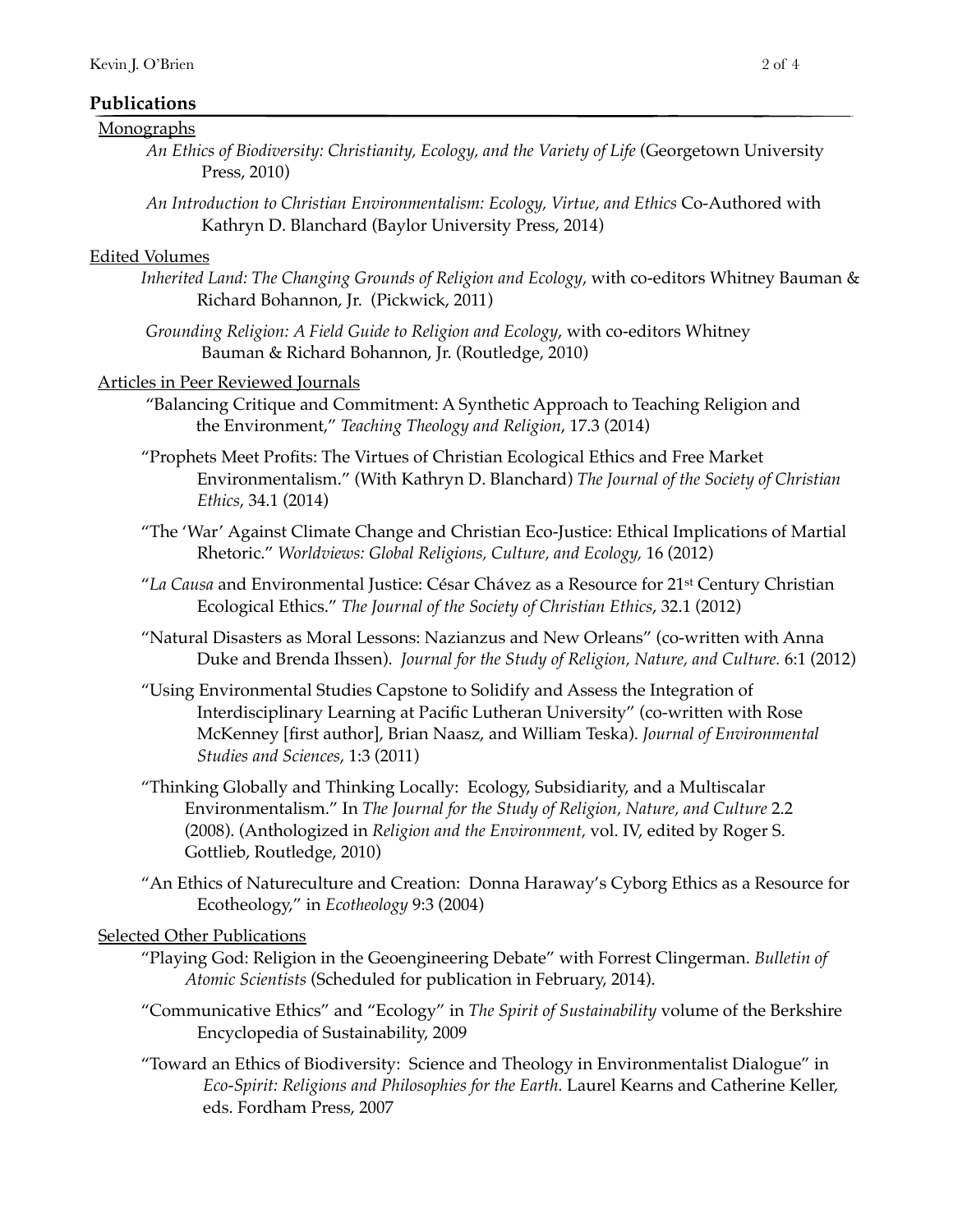# **Selected Presentations at Academic Conferences**

- **"**Environmental Ethics at the Pace of Ambiguity" with Whitney A. Bauman, Association for Environmental Studies and Sciences, New York, NY, June 12, 2014.
- "Prophets Meet Profits: The Virtues of Christian Ecological Ethics and Free Market Environmentalism," with Kathryn Blanchard, Society of Christian Ethics, Chicago, IL, January 5, 2013.
- "La Causa and Environmental Justice: César Chávez as a Resource for 21st Century Christian Ecological Ethics," Society of Christian Ethics, New Orleans, LA, January 7, 2011
- "Questioning the 'War' on Climate Change: Christian Eco-Justice and Militaristic Rhetoric in the Environmental Movement," American Academy of Religion, Atlanta, GA, November 1, 2010
- "Can Sacramentalism Save Biodiversity?" Northwest Regional American Academy of Religion, George Fox University, May, 3, 2008
- "Sustainable Development Meets Moral Development: Environmentalist Argumentation and Moral Agencies in 'An Inconvenient Truth' and 'The Earth Charter,'" American Academy of Religion, San Diego, CA, November 18, 2007
- "Thinking Globally and Thinking Locally: Subsidiarity, Ecology, and Hierarchies," Society of Christian Ethics, Dallas, TX, January 9, 2007
- "Scaling Ethics: The Normative Implications of Ecological Hierarchy" & "Bringing Religion and Nature Into the Classroom," Society for the Study of Religion, Nature, and Culture, Gainesville, FL, April 7-8, 2006
- "Discourse Ethics in Environmental Context: Human Agency and the Link Between Cultural and Biological Diversity," International Association for Environmental Philosophy Conference, Salt Lake City, UT, October 23, 2005
- "Nature, Morality, and the Environment: E. O. Wilson and James Gustafson on Science and Religion in Ethics," Southeastern Regional American Academy of Religion, Winston-Salem, NC, March 12, 2005
- "The Difference Creation Makes: Environmental Ethics in Donna Haraway and Sallie McFague," 14th Annual North American Interdisciplinary Conference on Environment and Community, Empire State College, February 20, 2004

# **Selected Public Lectures & Presentations**

- "Can Christian Ecological Ethics Learn from Free Market Environmentalism?" Lecture at the University of Chicago Divinity School (May 20, 2013)
- "César Chávez and the Ecological Virtue of Sacrifice," Lecture at Boise State University (October 16, 2012)
- "Do Christians Live on Earth? Reconciling Faith and Environment," as visiting scholar at Alma College, Alma, MI (March 30, 2010)
- "Spirituality & Sustainability: Yes, but at What Scale?" ELCA College & University Chaplains Conference (April 17, 2009)
- "The Ethics of Energy: Environmental Science & Environmental Morality." with Dr. Brian Naasz, week-long course at Holden Village, WA (July 6-11, 2008)